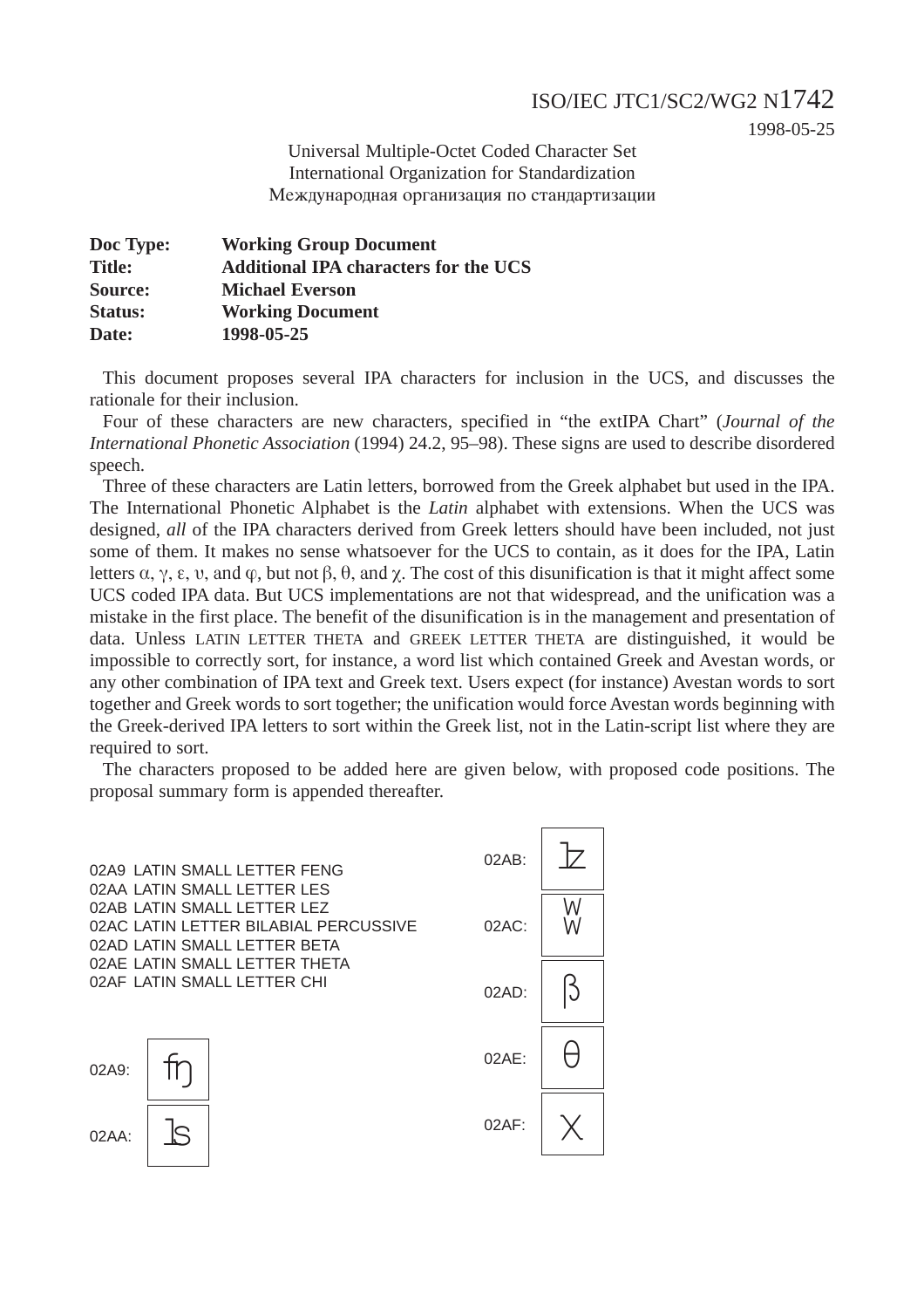# **A. Administrative**

**1. Title** Additional IPA characters for the UCS **2. Requester's name** Michael Everson, EGT (WG2 member for Ireland) **3. Requester type** Expert contribution **4. Submission date** 1998-05-25 **5. Requester's reference 6a. Completion** This is a complete proposal. **6b. More information to be provided?** No

## **B. Technical -- General**

**1a. New script? Name?** No. **1b. Addition of characters to existing block? Name?** Yes. IPA (International Phonetic Alphabet) Extensions. **2. Number of characters** 7 **3. Proposed category** Category A **4. Proposed level of implementation and rationale** Level 1 noncombining characters. **5a. Character names included in proposal?** Yes **5b. Character names in accordance with guidelines?** Yes **5c. Character shapes reviewable?** Yes **6a. Who will provide computerized font?** Michael Everson, Everson Gunn Teoranta **6b. Font currently available?** Yes **6c. Font format?** TrueType **7a. Are references (to other character sets, dictionaries, descriptive texts, etc.) provided?** Yes. See *JIPA* (1994) 24.2 and *JIPA* (1995) 25.1. **7b. Are published examples (such as samples from newspapers, magazines, or other sources) of use of proposed characters attached?** Hardcopy is provided to WG2 for distribution. **8. Does the proposal address other aspects of character data processing?** Addition of three of the characters makes a multilingual sort including IPA and Greek data possible.

# **C. Technical -- Justification**

### **1. Contact with the user community?**

Yes: International Phonetic Association.